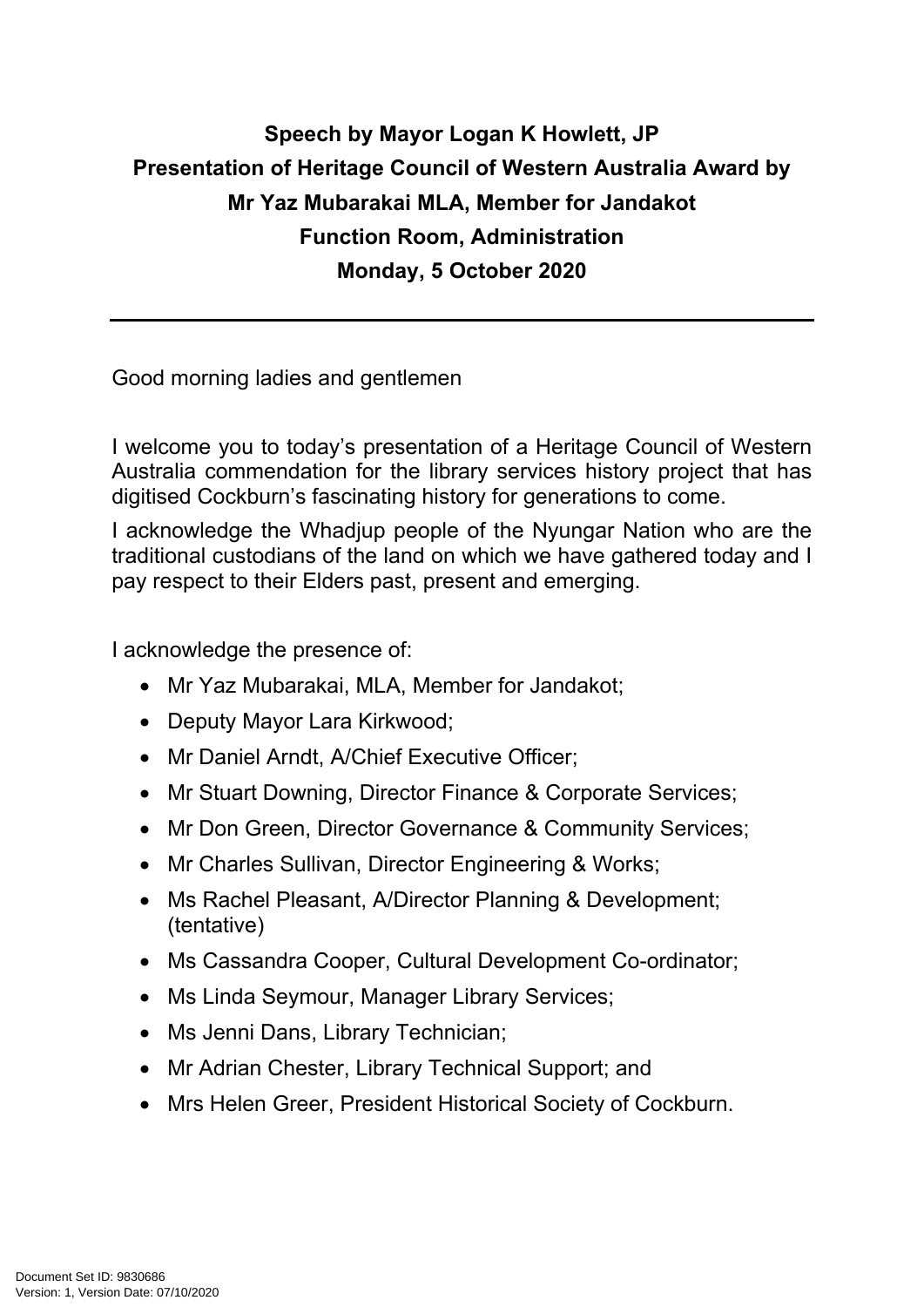The identification, protection and promotion of our State's heritage is of critical importance for today's generations and for those going forward.

On 19 February 2019 the City launched its history website after much research and the development of the overarching themes in order to present a rich and diverse tapestry of the Cockburn district.

It was a collective effort by a number of people at that time including: Ms Linda Seymour, Manager Library Services;

Ms Leah Napier, the Reader Services Librarian at Spearwood Library

Ms Jenni Dans, Library Technician;

Mr Adrian Chester, Library Technical Support;

Ms Cassandra Cooper, Cultural Development Co-ordinator;

Ms Christine Elaine, Museum/History Officer;

Mrs Helen Greer, President Historical Society of Cockburn and their members; and

Many other people from across our community who contributed, and continue to contribute valuable information to enhance the value of the project.

I commend the Department of Planning, Lands and Heritage and the Heritage Council of Western Australia for these prestigious awards; and in particular the individuals and organisations in both the public and private sector who nominated their particular project.